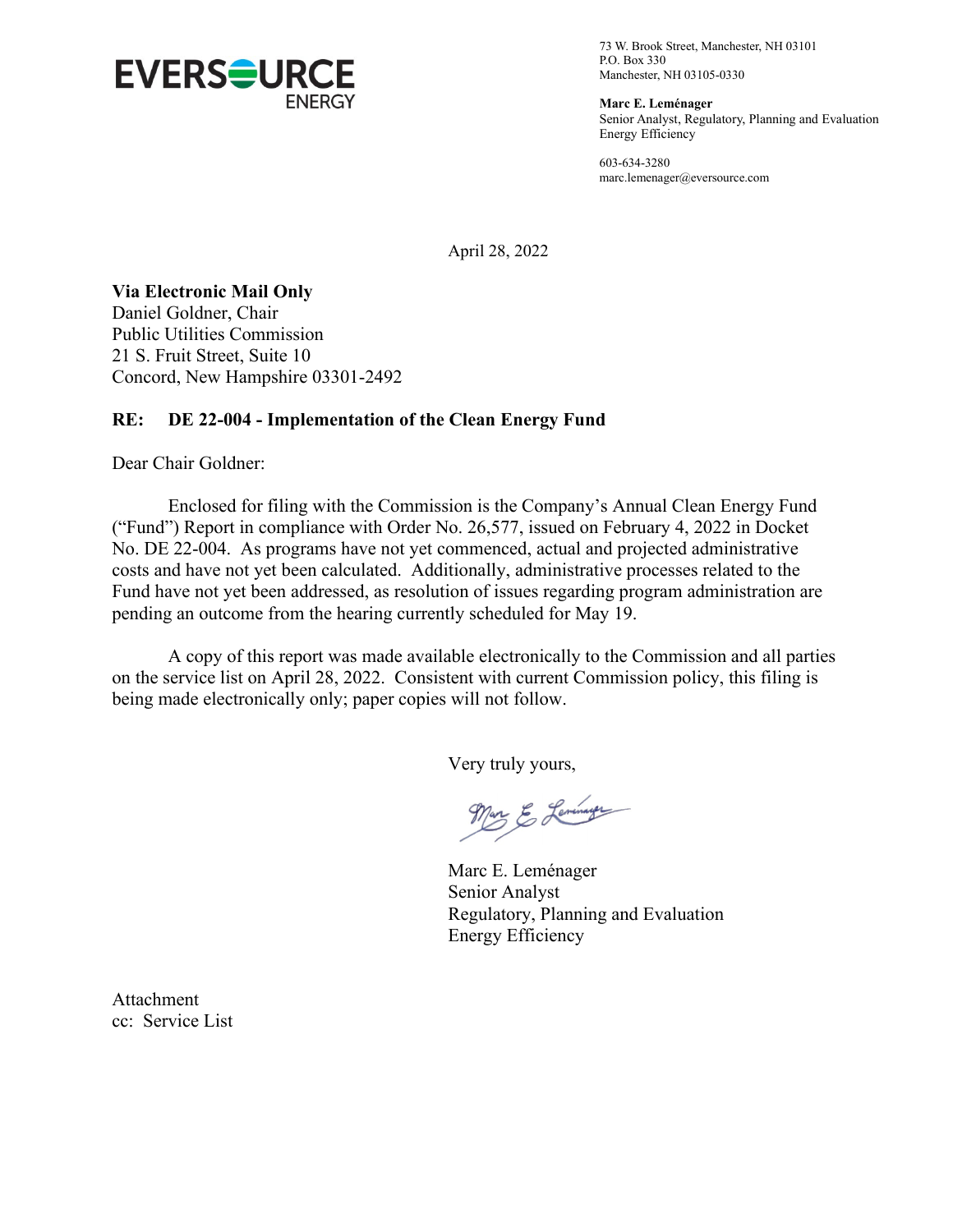# **THE STATE OF NEW HAMPSHIRE Before the PUBLIC UTILITIES COMMISSION**

### **DE 22-004**

### **EVERSOURCE ENERGY**

### **Implementation of the Clean Energy Fund**

### **ANNUAL REPORT FOR MAY 1, 2022**

The 2015 Settlement Agreement in Docket No. DE 14-238 included the creation of a Clean Energy Fund (the "Fund"). On February 4, 2022 The Commission issued Order No. 26,577 ("Order") opening Docket No. DE 20-004, and ordered, *inter alia*, the approval of three of the proposed programs contained in the April 14, 2021 Amended Joint Proposal for Use of the Fund. The Order also requires Public Service Company of New Hampshire d/b/a Eversource Energy (the "Company") to file a report to the Commission annually on May 1 concerning the financial status of the Fund and customer participation levels in the approved programs supported by fund monies, as well as projected and actual administrative costs, and information regarding administrative processes. The following report provides a brief overview of the highlevel efforts within the approved programs and the current status of the Fund balance. However, all further Fund activity, including receiving proposals for the remaining Fund programming is pending the outcome of the May 19, 2022 hearing scheduled by the Commission in Order 26,600 to provide clarification of the Order and receive further stakeholder input regarding jurisdictional issues relating to administration of the Fund.

### **Programs Currently Approved:**

- A. An on-bill financing program for Eversource's residential customers, funded at \$1.1 million;
- B. A battery rebate program for Eversource's residential customers, funded at \$750,000; and
- C. An energy storage rebate for Eversource's C&I customers, funded at \$1.0 million.

#### **Update on Each Approved Program**

#### **A. Residential On-Bill Financing Program**

The Company has begun developing this program but has not yet begun enrollment. The Company has begun implementing the technical infrastructure needed to track and support this new financing offering for customers, which is expected to be completed later this year. There have been no expenses incurred to date.